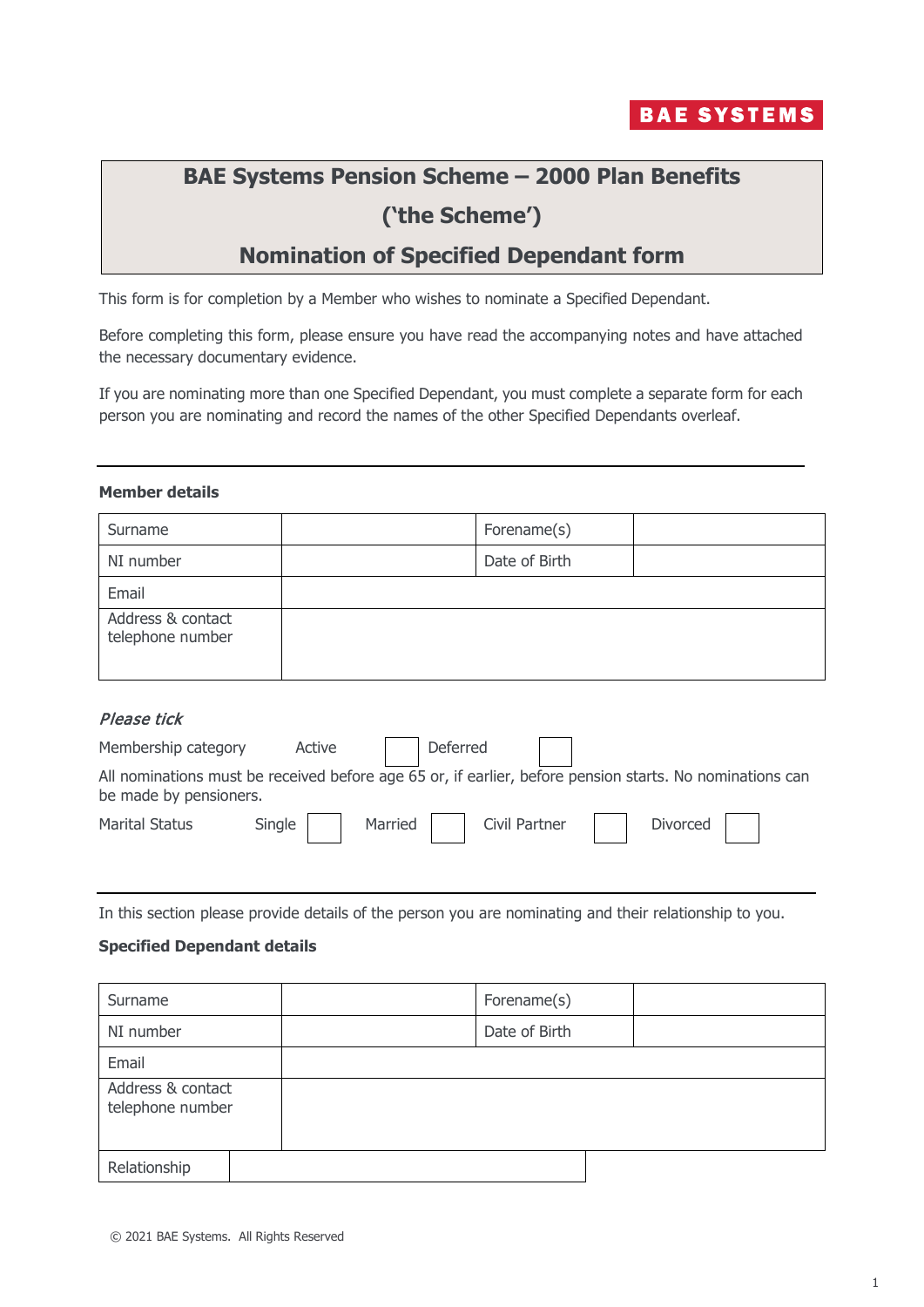Only complete this section if you have a Legal Spouse or Civil Partner. Please tick the appropriate boxes:

I have a Spouse/Civil Partner Provide name of Spouse/Civil Partner

I am not ordinarily resident with my Spouse/Civil Partner

**Note:** If you are resident with your Spouse or Civil Partner you cannot nominate a Specified Dependant.

### **Dependency**

In this section please provide details of the Specified Dependant's financial dependency.

For the nomination to be accepted, the Trustee must be satisfied that the Specified Dependant is wholly or mainly dependent upon you (the Member) for the ordinary necessities of life. This must be the case at the time of nomination. Please note that the same level of dependency will also be tested when the benefit becomes payable.

Is the nominee wholly or mainly dependent upon you? Yes a nominee wholly or mainly dependent upon you? Yes

You must be prepared to provide documentary evidence of the Specified Dependant's dependency to the Trustee.

Please provide copies of the relevant documents and provide any written evidence on a separate sheet of paper.

Please tick the appropriate boxes to indicate what documents you have provided. Have you included;

| Details of the income of the Specified Dependant (include details of any allowance you pay the |  |
|------------------------------------------------------------------------------------------------|--|
| Specified Dependant, and any pensions or salary they receive)?                                 |  |

Details of living expenses, shared with the Specified Dependant?

Details of any other income the Specified Dependant has (interest from investments, State Benefits, etc.)?

Copies of bank statements, mortgage statements and utility bills?

A written statement, if this will be helpful to the Trustee?

The Specified Dependant's Birth Certificate?